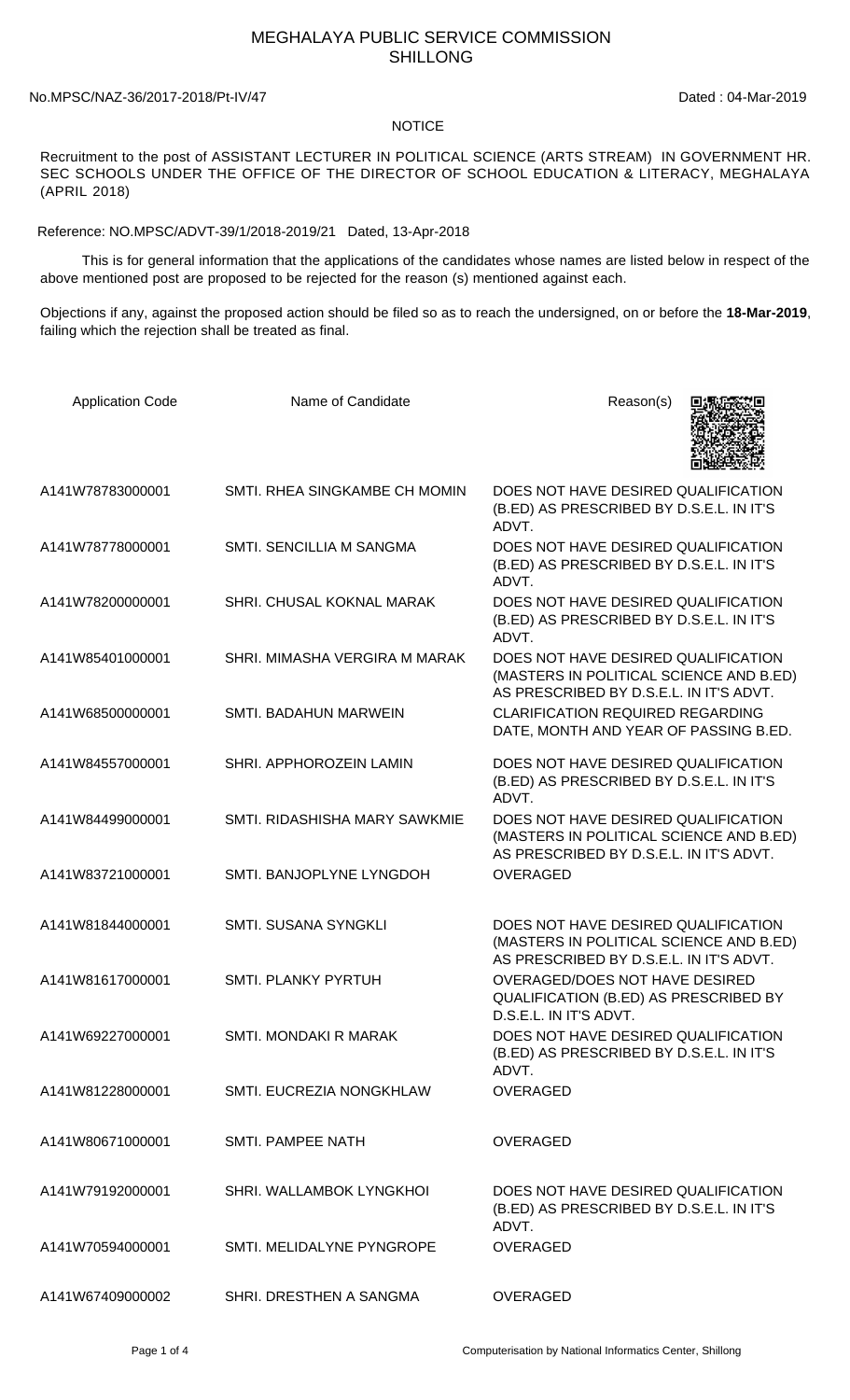| <b>Application Code</b> | Name of Candidate                              | Reason(s)                                                                                                                 |
|-------------------------|------------------------------------------------|---------------------------------------------------------------------------------------------------------------------------|
| A141W07760000002        | <b>SMTI, CLAIREEN CYNTHIA FANCON</b>           | DOES NOT HAVE DESIRED QUALIFICATION<br>(B.ED) AS PRESCRIBED BY D.S.E.L. IN IT'S<br>ADVT.                                  |
| A141W51511000002        | SHRI. CHESRANG CH MARAK                        | DOES NOT HAVE DESIRED QUALIFICATION<br>(MASTERS IN POLITICAL SCIENCE AND B.ED)<br>AS PRESCRIBED BY D.S.E.L. IN IT'S ADVT. |
| A141W66191000002        | SMTI. GLORIA RONGROKRE<br><b>SANGMA</b>        | <b>CLARIFICATION REQUIRED REGARDING</b><br>DATE, MONTH AND YEAR OF PASSING B.ED.                                          |
| A141W74891000002        | SMTI, DAINORA SIMSANG SANGMA                   | DOES NOT HAVE DESIRED QUALIFICATION<br>(MASTERS IN POLITICAL SCIENCE) AS<br>PRESCRIBED BY D.S.E.L. IN IT'S ADVT.          |
| A141W82737000002        | <b>SMTI, CHANDA KUMARI</b>                     | <b>OVERAGED</b>                                                                                                           |
| A141W83260000002        | SMTI. SAKARU PYRBOT                            | DOES NOT HAVE DESIRED QUALIFICATION<br>(MASTERS IN POLITICAL SCIENCE AND B.ED)<br>AS PRESCRIBED BY D.S.E.L. IN IT'S ADVT. |
| A141W84718000002        | SMTI. BAMEDABET NYLLA NONGLAIT                 | DOES NOT HAVE DESIRED QUALIFICATION<br>(MASTERS IN POLITICAL SCIENCE AND B.ED)<br>AS PRESCRIBED BY D.S.E.L. IN IT'S ADVT. |
| A141W85284000002        | SMTI. CHRISTINA MYLLIEM UMLONG                 | DOES NOT HAVE DESIRED QUALIFICATION<br>(B.ED) AS PRESCRIBED BY D.S.E.L. IN IT'S<br>ADVT.                                  |
| A141W85419000002        | SMTI. BADASHISHA THABAH                        | DOES NOT HAVE DESIRED QUALIFICATION<br>(MASTERS IN POLITICAL SCIENCE) AS<br>PRESCRIBED BY D.S.E.L. IN IT'S ADVT.          |
| A141W51533000003        | <b>SMTI. RISLYNE SHABONG</b>                   | <b>OVERAGED</b>                                                                                                           |
| A141W79910000003        | SMTI. ROSINA LYNGDOH NONGLAIT                  | <b>CLARIFICATION REQUIRED REGARDING</b><br>DATE, MONTH AND YEAR OF PASSING B.ED.                                          |
| A141W79025000003        | SMTI. LAHUN SOHKHLET                           | <b>OVERAGED</b>                                                                                                           |
| A141W81911000003        | SMTI. TASHIE M SANGMA                          | <b>CLARIFICATION REQUIRED REGARDING</b><br>DATE, MONTH AND YEAR OF PASSING B.ED.                                          |
| A141W84831000003        | SMTI. EVANYLLA KHARKONGOR                      | <b>OVERAGED/DOES NOT HAVE DESIRED</b><br>QUALIFICATION (B.ED) AS PRESCRIBED BY<br>D.S.E.L. IN IT'S ADVT.                  |
| A141W84503000003        | <b>SMTI. SHARAILIN PUWEIN</b>                  | DOES NOT HAVE DESIRED QUALIFICATION<br>(MASTERS IN POLITICAL SCIENCE AND B.ED)<br>AS PRESCRIBED BY D.S.E.L. IN IT'S ADVT. |
| A141W78576000003        | SMTI. BAIARIHUNLANG IADBORNE                   | <b>CLARIFICATION REQUIRED REGARDING</b><br>DATE, MONTH AND YEAR OF PASSING B.ED.                                          |
| A141W37300000004        | SHRI. SHININGSTAR RYMBAI                       | DOES NOT HAVE DESIRED QUALIFICATION<br>(B.ED) AS PRESCRIBED BY D.S.E.L. IN IT'S<br>ADVT.                                  |
| A141W54579000004        | SHRI. DINIWANLAD PATWET                        | DOES NOT HAVE DESIRED QUALIFICATION<br>(B.ED) AS PRESCRIBED BY D.S.E.L. IN IT'S<br>ADVT.                                  |
| A141W77301000004        | SMTI, MIVANWIE CATRIONA<br><b>THANGKHIEW</b>   | DOES NOT HAVE DESIRED QUALIFICATION<br>(MASTERS IN POLITICAL SCIENCE AND B.ED)<br>AS PRESCRIBED BY D.S.E.L. IN IT'S ADVT. |
| A141W79136000004        | <b>SMTI. SNGEWBHALANG</b><br><b>WARTYNGHAH</b> | DOES NOT HAVE DESIRED QUALIFICATION<br>(MASTERS IN POLITICAL SCIENCE AND B.ED)<br>AS PRESCRIBED BY D.S.E.L. IN IT'S ADVT. |
| A141W64787000004        | SMTI. LIZANDRA CAFFENE<br><b>WAHLANG</b>       | <b>CLARIFICATION REQUIRED REGARDING</b><br>DATE, MONTH AND YEAR OF PASSING B.ED.                                          |
| A141W38287000004        | SHRI. HOGAN A SANGMA                           | DOES NOT HAVE DESIRED QUALIFICATION<br>(B.ED) AS PRESCRIBED BY D.S.E.L. IN IT'S<br>ADVT.                                  |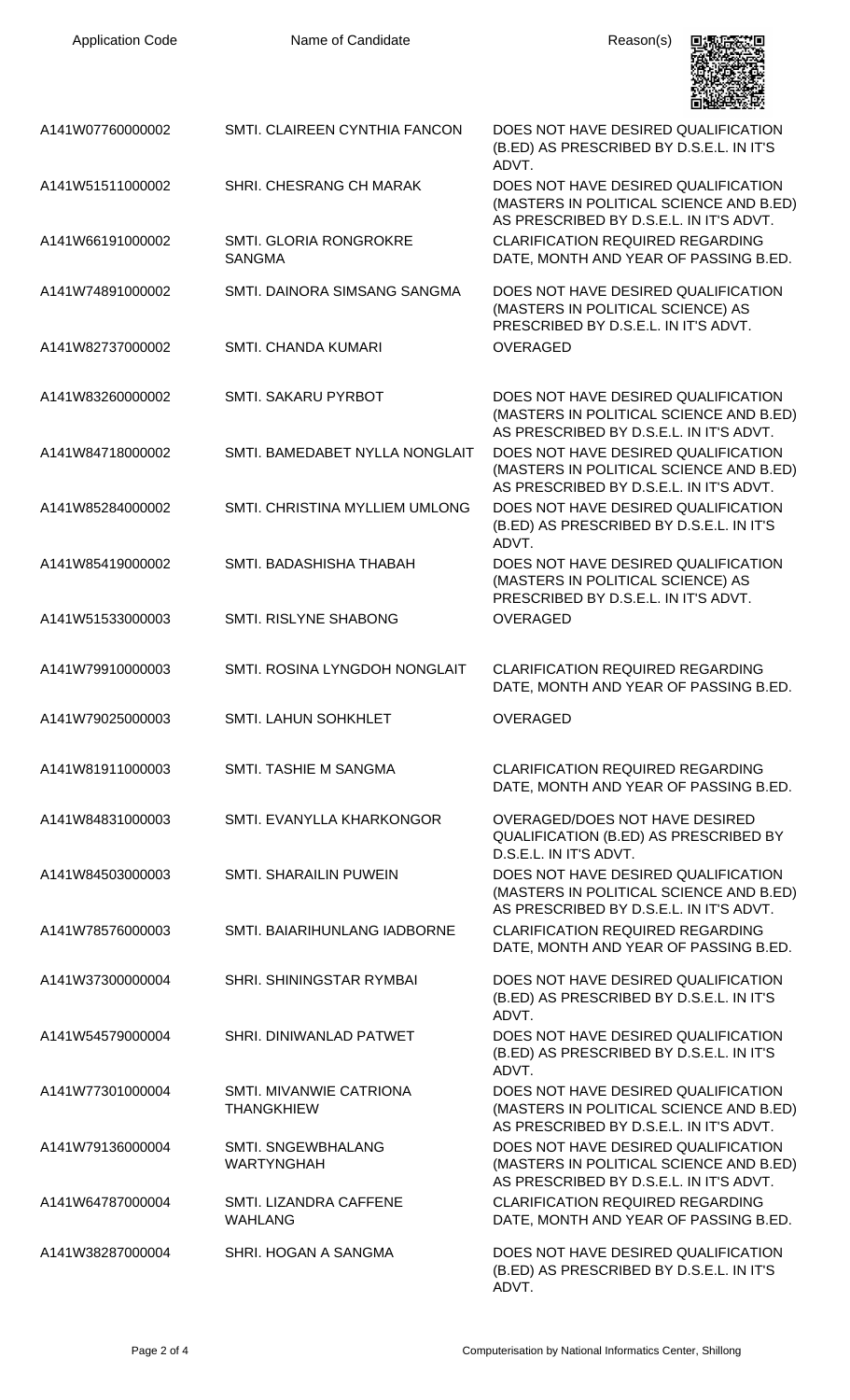| <b>Application Code</b> | Name of Candidate                                     | Reason(s)                                                                                                                 |
|-------------------------|-------------------------------------------------------|---------------------------------------------------------------------------------------------------------------------------|
| A141W81558000005        | SMTI. PDIANGHUNLANG LYNGDOH                           | <b>OVERAGED</b>                                                                                                           |
| A141W78885000005        | SHRI. KINGBIRTH D SANGMA                              | DOES NOT HAVE DESIRED QUALIFICATION<br>(B.ED) AS PRESCRIBED BY D.S.E.L. IN IT'S<br>ADVT.                                  |
| A141W01205000005        | SMTI. NOACHI XAVIER CH SANGMA                         | DOES NOT HAVE DESIRED QUALIFICATION<br>(B.ED) AS PRESCRIBED BY D.S.E.L. IN IT'S<br>ADVT.                                  |
| A141W82594000005        | <b>SMTI. AISIIORIS LYNGDOH</b>                        | OVERAGED/DOES NOT HAVE DESIRED<br>QUALIFICATION (B.ED) AS PRESCRIBED BY<br>D.S.E.L. IN IT'S ADVT.                         |
| A141W80024000006        | <b>SMTI. DIANGHUN M SYNGKLI</b>                       | OVERAGED/DOES NOT HAVE DESIRED<br>QUALIFICATION (B.ED) AS PRESCRIBED BY<br>D.S.E.L. IN IT'S ADVT.                         |
| A141W75457000006        | SMTI. BALARISHISHA MAWTHOH                            | <b>CLARIFICATION REQUIRED REGARDING</b><br>DATE, MONTH AND YEAR OF PASSING B.ED.                                          |
| A141W77475000006        | SMTI. ANDYLIZA MANGSANG<br><b>SANGMA</b>              | <b>CLARIFICATION REQUIRED REGARDING</b><br>DATE, MONTH AND YEAR OF PASSING B.ED.                                          |
| A141W19422000006        | <b>SMTI. PATRICIA RYMBAI</b>                          | DOES NOT HAVE DESIRED QUALIFICATION<br>(B.ED) AS PRESCRIBED BY D.S.E.L. IN IT'S<br>ADVT.                                  |
| A141W50898000006        | SMTI. PANCHI W SANGMA                                 | DOES NOT HAVE DESIRED QUALIFICATION<br>(MASTERS IN POLITICAL SCIENCE AND B.ED)<br>AS PRESCRIBED BY D.S.E.L. IN IT'S ADVT. |
| A141W44549000007        | SHRI. SITSHALL LYNGKHOI                               | <b>OVERAGED</b>                                                                                                           |
| A141W62149000007        | SMTI. SONIA MERRY D NONGKHAR                          | <b>CLARIFICATION REQUIRED REGARDING</b><br>DATE, MONTH AND YEAR OF PASSING B.ED.                                          |
| A141W51762000008        | SMTI. CRINO D SANGMA                                  | DOES NOT HAVE DESIRED QUALIFICATION<br>(B.ED) AS PRESCRIBED BY D.S.E.L. IN IT'S<br>ADVT.                                  |
| A141W55398000008        | SMTI. RIDALABHA DKHAR                                 | OVERAGED/DOES NOT HAVE DESIRED<br>QUALIFICATION (B.ED) AS PRESCRIBED BY<br>D.S.E.L. IN IT'S ADVT.                         |
| A141W17887000009        | SHRI. LUMLANG BASAIAWMOIT                             | DOES NOT HAVE DESIRED QUALIFICATION<br>(B.ED) AS PRESCRIBED BY D.S.E.L. IN IT'S<br>ADVT.                                  |
| A141W64277000009        | <b>SHRI. MATGRIK KASANGRIK</b><br><b>RANGSA MARAK</b> | DOES NOT HAVE DESIRED QUALIFICATION<br>(B.ED) AS PRESCRIBED BY D.S.E.L. IN IT'S<br>ADVT.                                  |
| A141W14627000011        | SMTI. AMCHIE K SANGMA                                 | <b>CLARIFICATION REQUIRED REGARDING</b><br>DATE, MONTH AND YEAR OF PASSING<br>MASTERS IN POLITICAL SCIENCE.               |
| A141W34928000011        | SMTI. CENSORLY HEART SYNREM                           | <b>CLARIFICATION REQUIRED REGARDING</b><br>DATE, MONTH AND YEAR OF PASSING B.ED.                                          |
| A141W75084000012        | SMTI. CHAMPA KHARBUKI                                 | DOES NOT HAVE DESIRED QUALIFICATION<br>(B.ED) AS PRESCRIBED BY D.S.E.L. IN IT'S<br>ADVT.                                  |
| A141W35764000020        | SHRI. SHINING STAR DKHAR                              | DOES NOT HAVE DESIRED QUALIFICATION<br>(B.ED) AS PRESCRIBED BY D.S.E.L. IN IT'S<br>ADVT.                                  |
| A141W80931000023        | SHRI. PANKAJ CHOUDHARY                                | DOES NOT HAVE DESIRED QUALIFICATION<br>(MASTERS IN POLITICAL SCIENCE AND B.ED)<br>AS PRESCRIBED BY D.S.E.L. IN IT'S ADVT. |